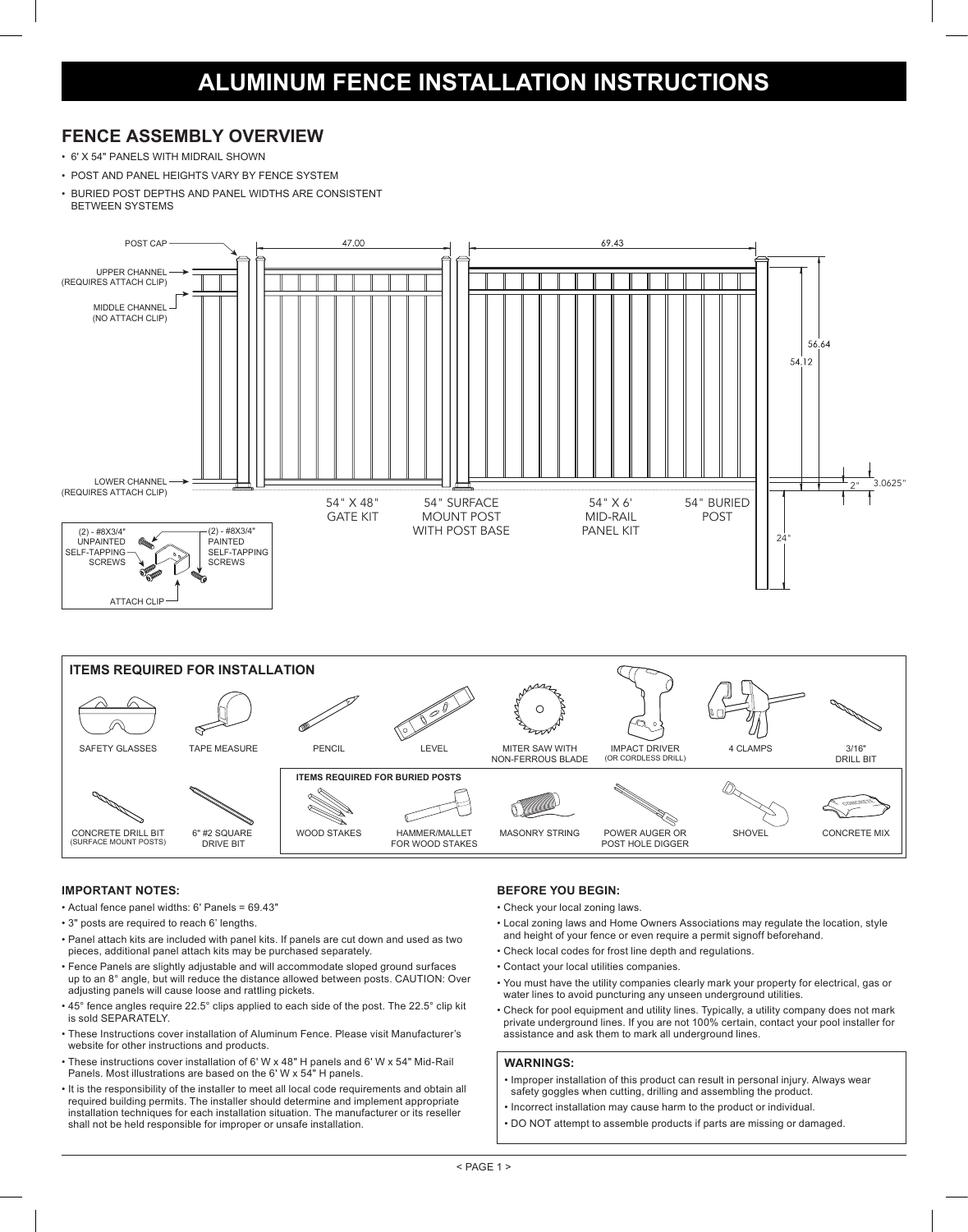# **A LAY OUT THE PERIMETER**

### **FOR BURIED POSTS:**

- 1. Establish your fence line by staking out the area you wish to enclose. Place a stake at all corners, then stretch a masonry string between them to provide straight guide lines. (Dia.1) TIP: Set the string at exactly 3 1/16" above the ground surface. This will help later to set posts and clips to the correct height.
- 2. Locate each point in which you will need an end, corner or gate post and mark it with a stake (Dia. 1). The maximum gap between end posts and a wall or other structure should be less than a 4".
- 3. Mark the location of all inline posts with stakes. For 6' sections using 3" posts, measure 72" between centers (Dia. 1). Actual fence panel widths: 6' Panels = 69.43". 3" posts are required to reach 6' lengths. TIP: Fence panels will allow for a MAXIMUM of 72.43" on center. It is easier to cut a panel to a shorter width than to relocate post(s) which are too far apart.

**IMPORTANT NOTE:** Installing on sloped terrain will reduce distance between posts. Panels can be racked up to 8°. Over adjusting panels can cause loose and rattling pickets. On sloped terrain, it is recommended to test fit and measure panels by setting them on the ground, adjusting for level and measuring the horizontal width from end to end. Be sure to compensate for the angle as panels should be cut at an angle to align with the posts. (Dia. 2)

- 4. Mark the location of gate(s) by placing a stake at each post. Fence gates are 47" wide and require a space of 48" between posts, so 3" posts should measure 51" from center to center. Fence gates cannot be racked and hinges must align, so the posts on each side of gates must be plum and level with each other. (Dia. 3)
- 5. The maximum gap between end posts and a wall or other structure should be less than a 4".

#### **FOR SURFACE MOUNT POSTS:**

- 1. Establish your fence line by marking each point in which you will need an end, corner or gate post. The maximum gap between end posts and a wall or other structure should be less than a 4".
- 2. Mark the location of all inline posts. For 6' sections using 3" posts, measure 72" between centers (Dia. 2). Actual fence panel widths: 6' Panels = 69.43". 3" posts are required to reach 6' lengths. TIP: Fence panels will allow for a MAXIMUM of 72.43" on center. It is easier to cut a panel to a shorter width than to relocate post(s) which are too far apart.
- 3. Mark the location of gate(s). Fence gates are 47" wide and require a space of 48" between posts, so 3" posts should measure 51" from center to center. Fence gates cannot be racked and hinges must align, so the posts on each side of gates must be plum and level with each other. (Dia. 3)





LEVEL GATE POSTS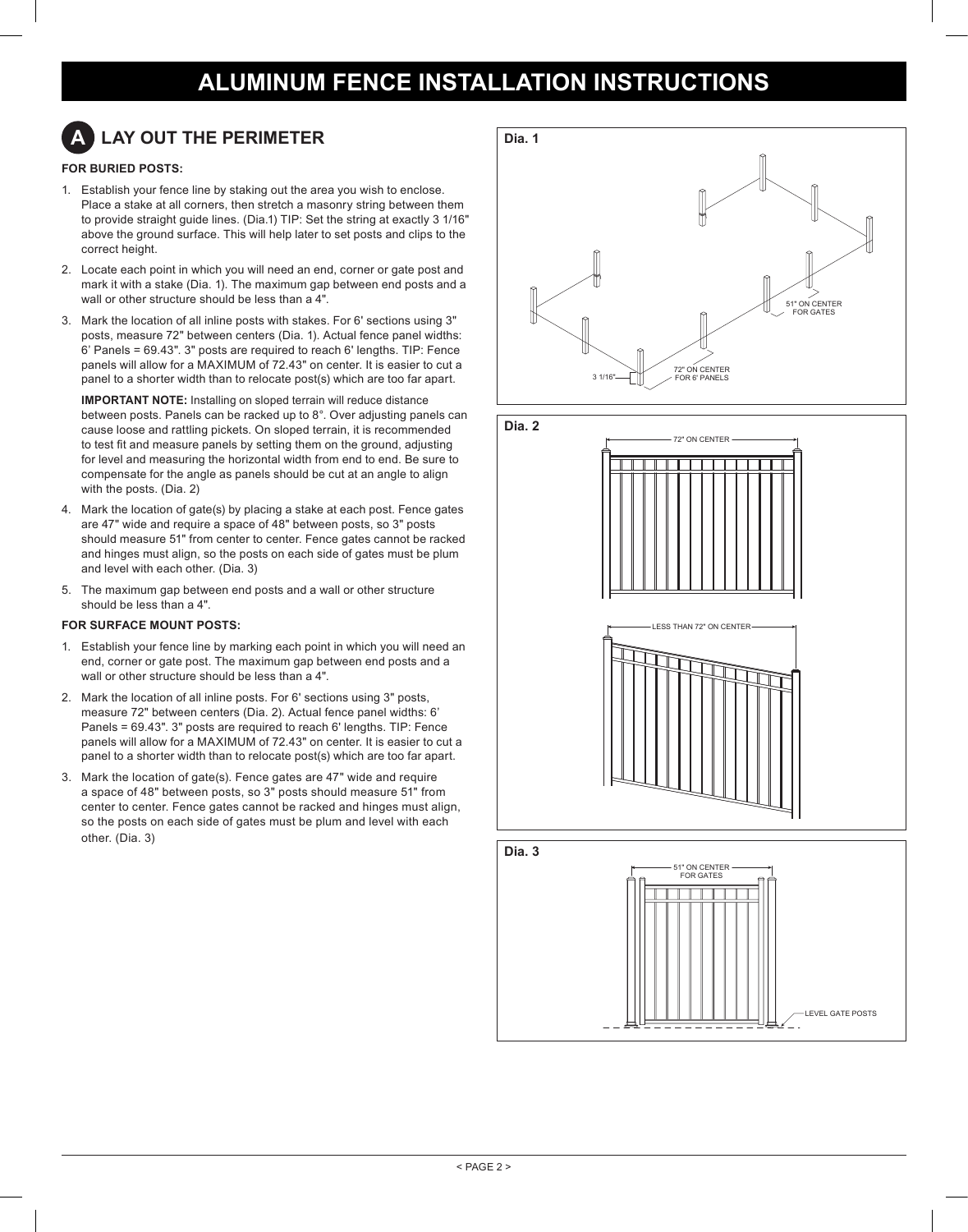# **B INSTALL POSTS**

### **FOR BURIED POSTS:**

- 1. Dig a post hole 6" in diameter and down to your specified frost line. Ideally, holes will have a mushroom shape so they are flared out near the bottom.
- 2. Pour mixed concrete into the hole to bring the depth to 12" below grade.
- 3. Align the post centered with staked/marked location and slide the post into the hole about 12" into the mixed concrete, checking to make sure it sits at exactly 24" deep. Post height varies by fence system, so it may be helpful to pre-measure and mark posts or to measure exposed portion of post. Use a level on adjacent sides to bring the post to plumb.
- 4. Add mixed concrete to fill the hole to 3-4" below grade while keeping the post centered and plumb. Place some dirt on top of the hole and pack it tight. This will help hold the post in place.
- 5. Repeat this process for all additional posts. TIP: It may be helpful to install corner posts, then stretch another masonry string between the tops of them after concrete sets. This is helps to align inline posts.

#### **FOR SURFACE MOUNT POSTS:**

- 1. For residential deck applications, install proper post blocking as per (Dia. 5). Use proper attachment screws or anchors as directed. (post-tosurface screws are not included with kits).
- 2. For residential deck applications, pre-drill through deck boards and into blocking with a 3/16" drill bit. For residential concrete applications, predrill and secure with concrete anchors. For all other surfaces, check local zoning and/or building codes or consult a licensed professional.
- 3. Level and plumb post using shims.
- 4. Secure posts to surface with suggested screws. (Dia. 5)
- 5. Do not install post caps until all fence panels are installed.

### **C PREPARE POSTS**

- 1. For all sides of posts which will hold a fence panel, measure 3 1/16" from ground/surface and place a pencil mark for location of the top edge of the lower fence clip. (Dia. 6) This measurement provides a 2" gap between the lower channel and the ground/surface and this may be adjusted. NOTE: Ensure panel will fit below post caps if adjusting for larger bottom gap.
- 2. Center the lower fence clip on post and secure with (2) #8x3/4" Unpainted Self-tapping Screws.
- 3. Repeat this for all sides of posts which will support a fence panel.

## **D INSTALL GATE(S)**

After concrete has set, start the installation of fence panels at an end or corner post. If installing a gate, it is recommended to install that first, then work out from there.

- 1. Confirm posts on both sides of gate are centered with staked/marked locations, level with each other, and measure 51" from center to center (or 48" inside measurement). (Dia. 3)
- 2. The tops of the gate frame may be cut down to match the height of the fence posts (Optional). (Dia. 7)
- 3. Install the gate hinges following the instructions provided in hinge package. Gate kits include hinges with 16 self-tapping screws. It is recommended to use (also included) (8) 10-32 x 3.5" bolts for the 3" fence posts, and (8) 10-32 x 2.5" bolts for the 2" gate frame. These also include a flat washer, split lock washer, and nut for use on the backside. When using this hardware, mark and pre-drill all holes. When installing 54" gates with the open mid-rail, the top hinge MUST be placed between the top rail and midrail to be able to access the bolts. (Dia. 7)
- 4. Install the gate latch following the instructions provided in latch package.





RESIDENTIAL CONCRETE APPLICATIONS – TAPCON® 5/16" X 3" HEX WASHER HEAD CONCRETE ANCHOR OTHER SURFACES – CHECK LOCAL ZONING AND/OR BUILDING CODES OR CONSULT A LICENSED PROFESSIONAL.